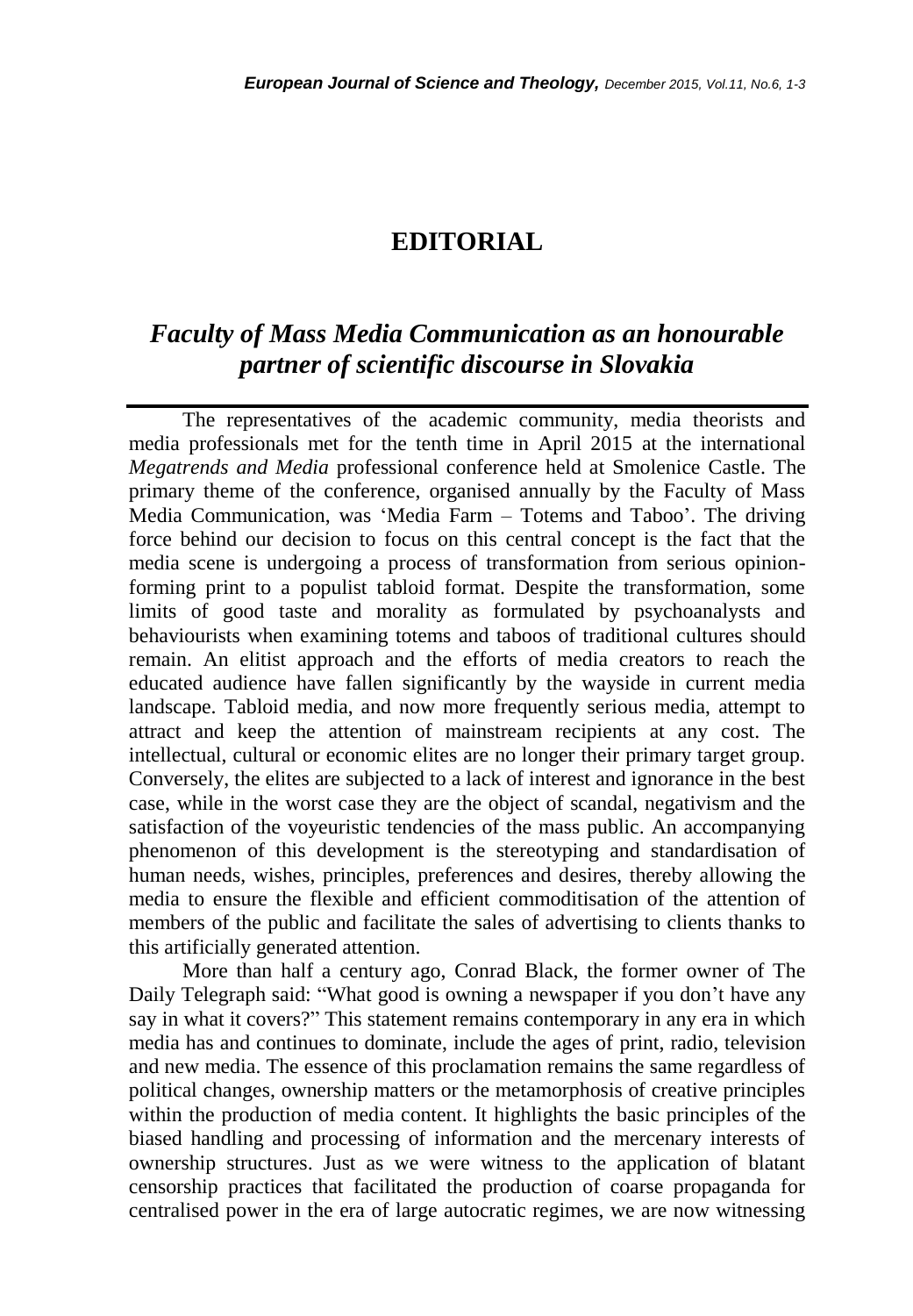the contradiction of two different realities in this age of democratic regimes. We reflect the nearly dogmatic dissemination of the textbook ideology regarding the freedom of the media and uncensored practices, the independence of media entities and content creators and strict compliance with the codes of journalistic ethics, etc. However, more and more researchers are also taking a critical stance with respect to the activities of contemporary and primarily private media. They emphasise the dangerous influence that ownership structures have on the decision making processes of media management as the most serious defect in media and journalistic production. Other manifestations include, for instance, servility towards the owner, corrupt conduct and practices, the application of refined manipulation methods and techniques when working with information, plagiarism, knowingly disseminating rumours, withholding the facts, defamation, slander, and more.

The virtual space provided by information technologies and the Internet in particular has put society into a completely new situation that has forced us to reassess the definition of what is right and what is wrong. The constrains of the physical world disappear on the Internet in a fog of new opportunities, the virtual essence of commodities, individual consumption without social control and anonymity. While the use of another person"s property without their knowledge is not tolerated in the physical world, this has become common practice online. Behaviour on the internet is the same as any other form of behaviour, but there are no relevant parallels in the physical world for many of our activities.

Our world is more real that it has ever been before. That statement is not to be taken superficially or with any hint of irony. We are not trying in any way to generate criticism of reality or take anything from its status. The basic essence of our time is that it is free of any dogmatism. This may first appear a paradox as opponents note that our thinking in this contemporary age is so deformed by these influences that reality as a term has lost its seriousness and adequacy. Our historical epoch is an age of opportunity that remains unused. We can choose one future over another. However, we live under the social microscope of "those others", which changes our perception of the world, and identity is no exception.

The Faculty of Mass Media Communication decided to bring a new dimension to scientific and practical discourse. We will not rest in our efforts and continue to raise topics that contribute to such advancements and are happy to continue presenting them in international forums. The *Megatrends and Media* conference has become the forum for our faculty"s presentation activities. The conference is also the traditional event for awarding the *Marián Matyáš Pomegranate* award to students who made major contributions to the development of the faculty or who conducted significant media work. We began publishing the creative *MUUZA* almanac in 2009 and it has been recognised several times over with the *Most Beautiful Slovak Book* award. In the same year we created *Communication Today*, which has become an internationally recognised scientific periodical indexed in a number of prestigious databases. Every communication channel or medium has its users and audience and forms